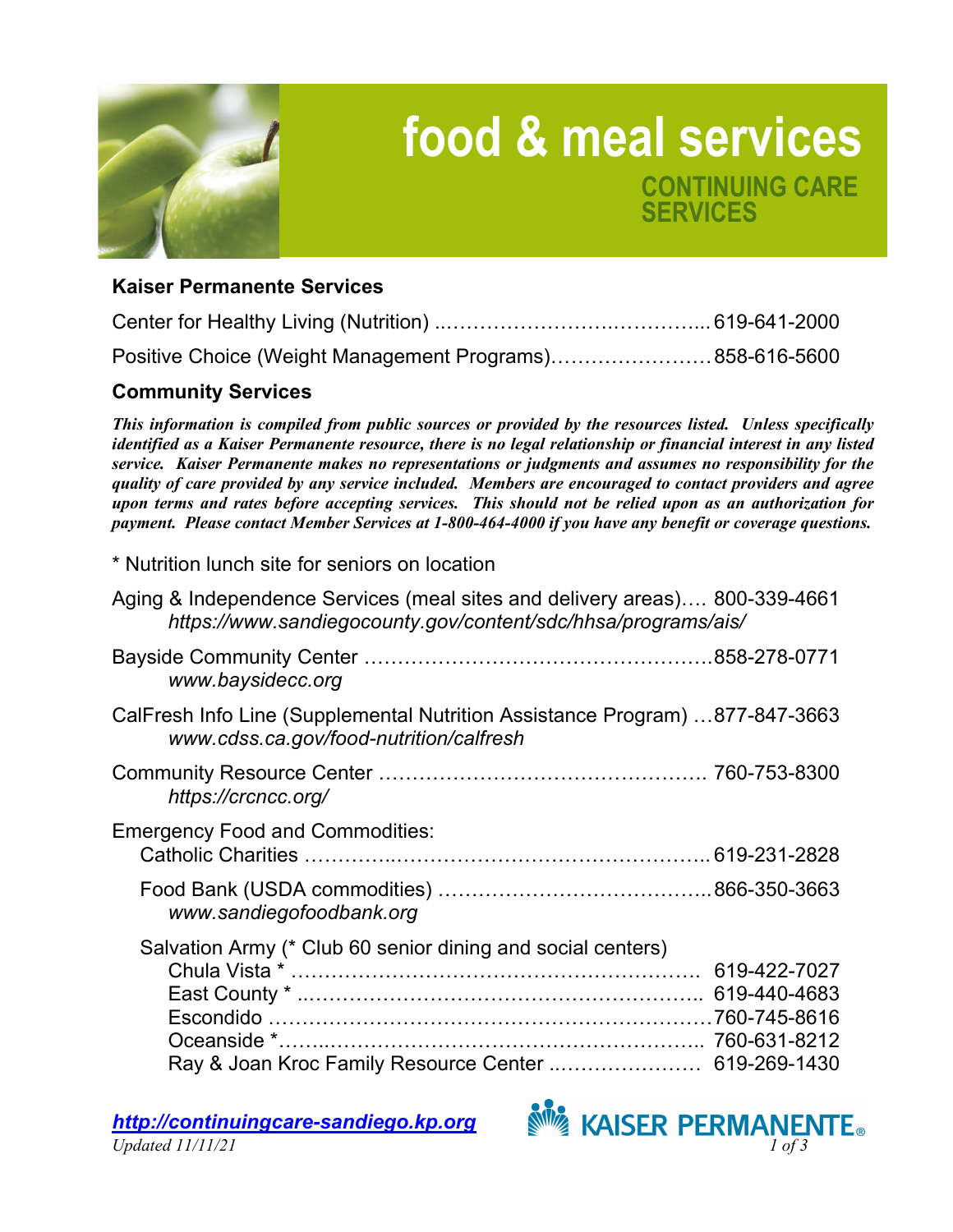Emergency Food and Commodities (*continued):* 

| <b>Salvation Army</b><br>San Diego Centre City (downtown, serves homeless)  619-699-2200<br>www.sandiego.salvationarmy.org                                           |  |
|----------------------------------------------------------------------------------------------------------------------------------------------------------------------|--|
| www.animalcenter.org/programs-services/animeals                                                                                                                      |  |
| Home Delivered Meals and Nutrition Centers (* senior lunch site):                                                                                                    |  |
| Mom's Meals NourishCare (KP contracted vendor)  888-860-9424<br>\$6.99/meal, free shipping; diet specific menus: diabetic, heart, renal, etc.<br>www.MomsMealsNC.com |  |
|                                                                                                                                                                      |  |
|                                                                                                                                                                      |  |
| George H. Waters Nutrition Center (Nat'l City)*  619-336-6752<br>www.nationalcityca.gov/government/community-services/nutrition-center                               |  |
| https://www.cityofvista.com/residents/senior-services                                                                                                                |  |
| Heaven's Windows (Spring Valley) serving the community  619-825-8489<br>www.heavenswindows.org                                                                       |  |
| JFS College Avenue Center *<br>Foodmobile<br>www.jfssd.org (click on services/food assistance)  858-637-3230                                                         |  |
| La Jolla Meals on Wheels * (UTC area 92112, 92037) 858-452-0391                                                                                                      |  |
| Mama's Kitchen (AIDS or cancer patients)  619-233-6262<br>www.mamaskitchen.org                                                                                       |  |
| Meals-On-Wheels Greater San Diego, Inc.<br>www.meals-on-wheels.org                                                                                                   |  |
| Meals with Love (Vista/Oceanside all ages needing assistance) 760-726-1225<br>http://www.mealswithlove.org/                                                          |  |
| Meals on the Move (MOM home delivered meals)  858-495-5275                                                                                                           |  |
| Mountain Health Community Center * (call for info)(ext 4264) 619-478-2384<br>Lunch days: Campo Wed, Thurs, Friday; Descanso Wed;                                     |  |

Alpine, Potrero, and Dulzura on Thurs; Pine Valley Friday.